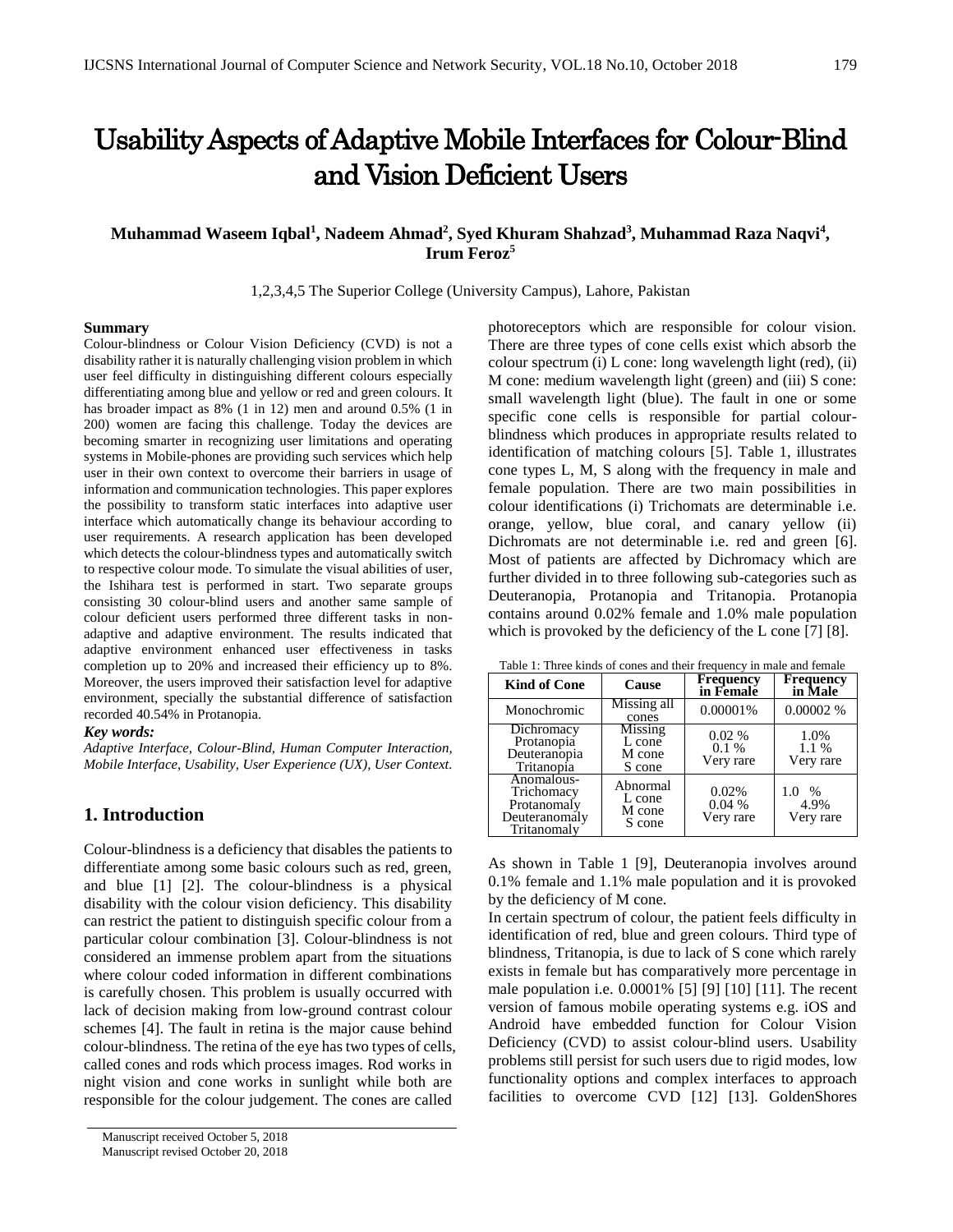technologies LLC have developed an interface named ColourFind, featured by one camera view along with the quit button. As an output a simple line draws colour name in the middle of camera view. There are multiple interfaces exist that provide different features and functions to overcome or reduce colour deficiency. These attempts are good in terms of functionalities but do not support third party applications [14].

The adaptive user interfaces (AUIs) can be used to overwhelm the restrictions imposed by interfaces used in colour vision deficiency. To simulate the normal colour vision deficiencies, the regular camera of smartphone is used. However, still needs a great work to identify such colours that are user friendly for colour vision deficiency viewers [15]. The adaptive user interface (AUI) detects the user context to adapt a different display such as action and visualization to manage the user's goals according to requirement [16]. AUI supports such type of interface that should be adaptive as per user's needs rather than the users are being adaptive according to interface. Basically, adaptive user interface provides a platform with large potential to improve interactivity with systems [17]. People are facing many difficulties due to complex feature such as large information system, office suits and integrated applications with static interfaces, smaller screens and ability to handle the user feedback [18]. These difficulties in the mobile device interfaces can cause the low satisfaction level amongst the people [19]. A study has been conducted on the usability of mobile phone applications. It showed 59% task completion within given sample size. Moreover, there were three usability problems identified such as efficiency, text insertion and screen size [20]. The better usability is an important concern of users in smartphone applications but recent problems with the development of applications leads towards dissatisfaction [21]. In the mobile interface for an effective usability, the planned tasks should be mapped according to user's mental model. Adaptive user interfaces are directly used to enhance the level of the user's satisfaction and usability [22]. Still there are many applications facing usability problems because of their non-contextual user interfaces. Therefore, adaptive user interfaces try to improve the usability of applications by providing the user requirements by considering their level of ability [23]. This study is structured in different phases such as background describes the latest addition in literature regarding CVD. After that methodology section describes criteria of experimentation and usability assessment. Results and discussion sections illustrate the difference in usability produced by adaptive environment. Finally, conclusions and future work provide direction for future research in colour-blindness.

## **2. Background**

Colour-blindness is a type of physical deficit where the subject is not able to recognise particular or whole colours. People having normal colour vision are considered as Trichromats and can recognise multiple types of colours such as yellow, navy blue, coral, orange, blue and canary yellow. Any of these colours is distinguished by red-green Dichromats. Accordingly, red-green Dichromats are not fair purely colour deficient, but they are colour-blind [23]. When the subjects have total colour-blindness, they can suffer from decreased visual acuity. Consequently, bright environments can cause different problems [2]. The work introduced in [24], indicated the difficulty of map reading for colour-blind users. The results reported that the 96% of whole participants were normal in colour vision deficiency whereas only 8% men were vision colour impaired. The cartographer should be responsible to manage the process of tuning the colours.

Pearson [25] described that 8% of Caucasian men are colour-blind. In particular, the Protanopia, which are redblind, are only 1%, the Deuteranope, which are green-blind, are only 1.1%, the Dichromats, which are red-insensitive, are only 1%, and the Trichromats, which are greeninsensitive, have the highest percentage of 4.9%. The author also stated that 0.003% men were found completely colourblind and blue-blind were only 0.002%. It also indicated that only 0.4% women were characterised by any type of colour vision problem, where the red or green forms are predominant. Another interesting study was performed in [26] which designed three computational tools for supporting colour-blind people. In particular, the severity of the colour-blindness was evaluated by three tools in order to improve the visual quality according to adaption of fuzzy logic and to simulate the red and green colour-blindness. Histogram equalisation in RGB analysed all correction variations. Accordingly, there were 46% better people found in the evaluation while 14% were found tested worst. Also, histogram equalisation in L, M, S colour model was performed. The result evaluated that there were 17% people found better during testing and only 7% recorded as worst. Lastly, an image retrieval task based on features of colour co-occurrence was analysed in [27] where two cases were discussed for normal vision and three for colour-blindness. The conversion of 12000 images into 3 Dichromatic versions was performed by Vischeck simulation tool to discover the results of 48000 queries asked from colourblind users. The result showed that in the top 20 retrieved images in competition with the normal vision using colour features was only 32% to 35%. Accordingly, work in [28] designed and implemented a physiological based model for simulating colour perception. The model can represent an effective support for the simulation of vision for the subjects with deficient and normal visual colour systems. A limitation of this model is that it only considers the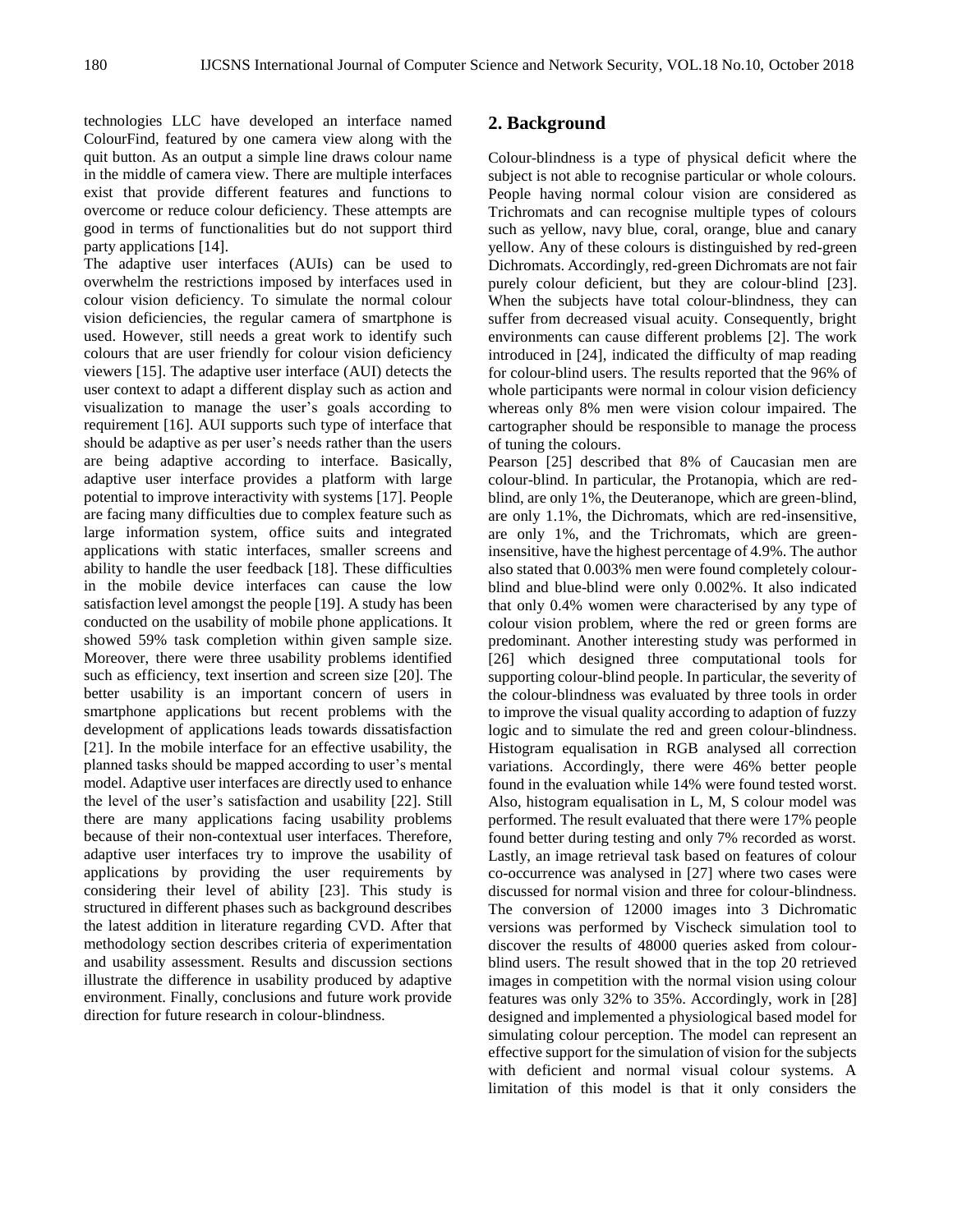conditions approximately up to 99.38% for all CVD cases in Dichromacy and Anomalous Trichomacy. Also, the work in [29] realised a new model of discrimination of the human colour, called ICD-2, to overcome the limitations of CVD. The colour space adopted by the new model was better customised to the human colour vision versus the RGB colour space employed by old situation-specific models. From an empirical comparison of the two models, it was discovered that the old model was 24 times slower than the new ICD-2 model. A new wearable improved vision system based on augmented reality was introduced in [30] for increasing the colour vision in a subject affected by CVD. The experiment included 24 subjects with CVD, in particular 18 male and 6 female subjects of mean age 37.4 years. The obtained results from proposed system determined an improvement in the Ishihara Vision Test, with a mean value from 5.8 without correction to 14.8 with correction. Also, a colour compensation vision system for CVD subjects was proposed in [31]. It was based on Gaussian Mixture Model (GMM) for modelling the image colour distribution. An image of 300×300 pixels was recoloured in less than 5 seconds by proposed approach without strain to improve the speed of optimization. The work in [32] proposed a fast re-colouring approach for CVD people which was based on preserving the image information. At the same time, re-coloured image was kept as quite natural by proposed colour transform for a subject with normal view. Also, a new algorithm was proposed for detecting unperceivable colours to be re-coloured for the CVD subjects. The results obtained by the experiment showed that proposed approach was able to keep images as natural for a normal viewer. At the same time, it was able to create more understandable images for CVD people. A recolouring tool (SSMRecolor) based on concept of situationspecific modelling was developed in [33]. According to this model, the re-colouring process was performed. An experiment was performed with the involvement of multiple subjects with and without congenital CVD in a controlled study. The colour matching performance of SSMRecolor and other two methods were evaluated in different environmental contexts. The obtained results showed that the proposed SSMRecolor was more accurate and fast in colour-matching tasks. It demonstrated that using a situation-specific method to re-colouring was able to improve the usability of colour displays for different types of subjects. Also, the work in [34] developed a new algorithm of video re-colouring for people affected by Dichromacy. Four Internet videos were tested by the proposed algorithm. More specifically, the experiment was composed of 11 subjects with one subject affected by Protanopia to which the original videos were showed by first. Then, the tested subjects assessed the re-coloured videos. An evaluation based on contrast, naturalness and performance was performed on the four videos by the Protanopia subject. The obtained results showed that the

proposed method can achieve a better visual quality on the re-coloured videos. The computer based version of the Ishihara colour plate test has been evaluated through algorithms based on adaptive interfaces. Also, a simulator for evaluating assistive interfaces was proposed in [35]. Searching icons application used by mobility impaired, visually impaired and able-bodied was used for evaluating the simulator. An experiment was conducted with 18 subjects which were chosen with the target according to icon and caption for the clicking of candidate matching. A total of 72 tasks were searched and pointed by each subject. A correlation of 0.7, a relative error within  $\pm 40\%$  in 56% of the trials, and an average relative error of 16% with a standard deviation of 54% were obtained as a result of the experiment. An average relative error of 6% with a standard deviation of 42% was achieved for the 90% of the trials where the model correctly worked. Two prototypical colour-blind approaches, called ColorBless and PatternBless, were introduced in [11]. In order to improve the visual information for colour-blind subjects, a binocular luster with stereoscopic-3D was employed to analyse their usability and practicality. The experiment consisted in comparing these prototypes and other existing approaches. It was conducted on 10 colour-blind and 10 normal colour vision subjects with the age between 21 years and 30 years. To evaluate the effects of colours and contrast polarity on three dependent variables, ANOVA measures were adopted. From obtained results, it was shown that the contrast polarity influenced the noticeability of the luster effect. The development of dynamic interfaces based on the user's context can be considered as a valid support for improving the usability of user interfaces. In this context, the work in [36] developed the Tukuchiy framework for automatically generating AUIs. It was characterised by a rule system and obtained a greater usability on the basis of the preferences of users. On the other hand, this system considered colourblindness and myopia in place of physical difficulties. For testing the rules, the Midiku application was designed for supporting the diagnostic process run by radiologist. Device assesses the rules using the Mock-ups of digital prototypes. The evaluation was realised by presenting Mock-ups to a team of radiologist including one expert and two novice radiologist. The screen organization and data fields view were positively evaluated, while the buttons, characters visualization and terminology were negatively evaluated. Furthermore, a usability study of online assistance was conducted in [37] for semi-literate users with four different interfaces. The study was conducted in the Republic of Rwanda where four groups were created from 180 participants with low literacy in order to make online tasks. The presented results of semi-literate users were significantly increased and improved the percentage of completed tasks from 52% to 94%. Another analysis of effectiveness, efficiency, and satisfaction was performed in [38] for usability evaluation of adaptive features in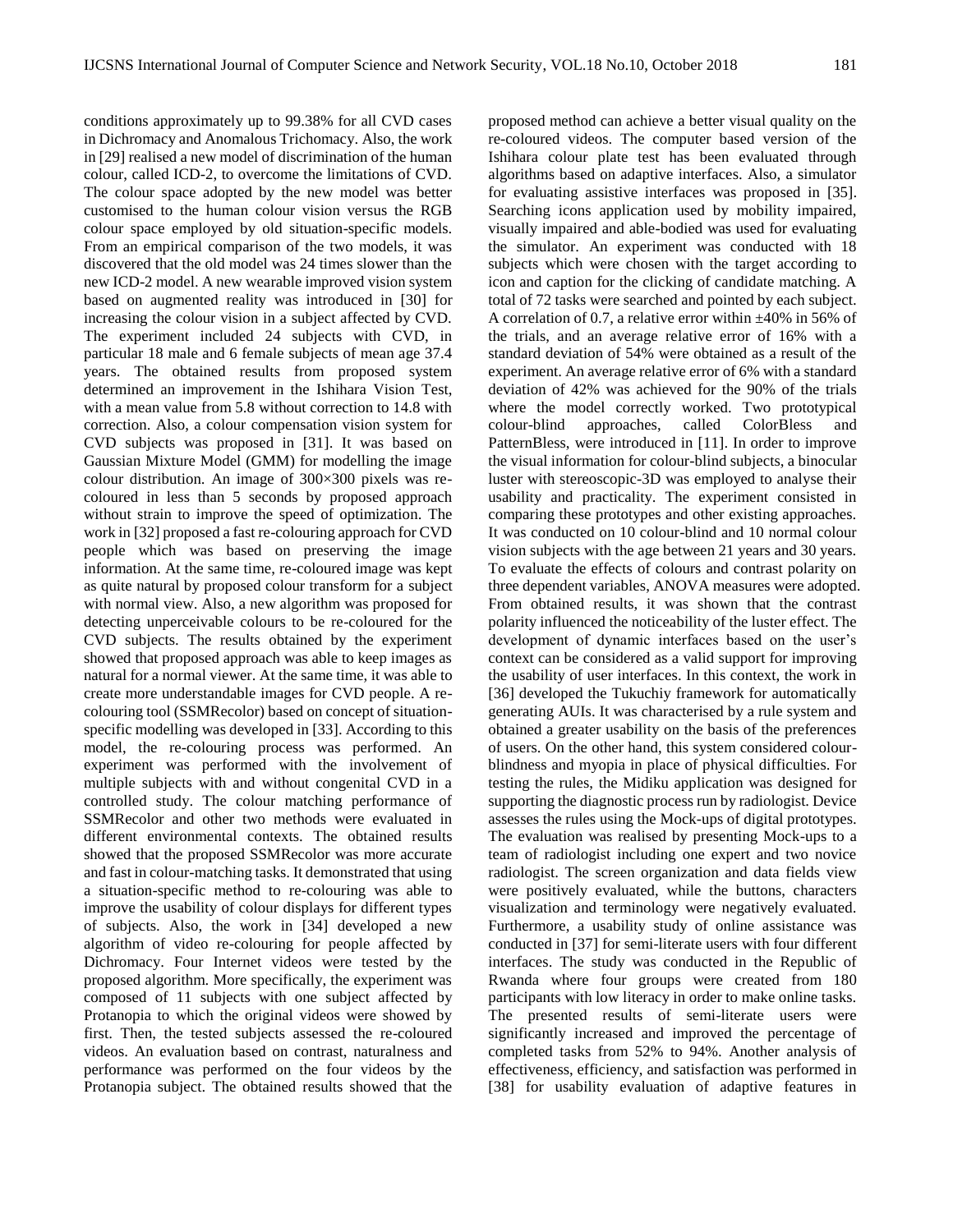smartphones. In particular, screen rotation, voice commands, LED notifications and kid mode were considered as adaptive features for android and iOS platforms. The experiment was conducted with 128 subjects. Interesting patterns of usability were visible from the presented study, in particular a lower usability characterised screen rotation and voice commands. Whereas, LED notifications appeared to be dominant feature with almost 88% of effectiveness comparative to non-adaptive environment. Another usability study was conducted for semiliterate users by using online interface in Republic of Rwanda. The User Centred Design (UCD) lifecycle was used to improve the user's experience while System Usability Scale (SUS) was used to evaluate the interfaces which were translated in Swahili language. The results indicated that average subjective usability score was increased from 39 to 80 [39]. In another study, SUPR-Q model was proposed to measure the web usability for user's trust. The results indicated that usability of daraz.pk is better than other websites. Users showed better results in effectiveness and efficiency on daraz.pk i.e. 91% and 82% [40]. Furthermore, the work in [41] presented a new usability method by taking the limitations of existing systems. This model evaluated to support indirect and direct adaptation for considering the user feedback according to user environment for context identification. The QUIS questionnaire was used to evaluate the overall satisfaction of proposed methology. The obtained Alpha score is higher than 0.7 for all the scale except terminology and system information due to misinterpretation. An application was presented in [14] for increasing the usability of mobile interfaces in the context of CVD. The type of colour deficiency could be easily recognised by the proposed application. Hence, for supporting the affected people, application listed the unrecognizable colours. For simulating the colour vision problems to normal people, the smartphone's camera captured the image. The work in [42] introduced new approaches for developing adaptive interfaces as a valid support for interfacing CVD subjects with web systems. The proposed framework was showed through the development of prototypes and different scenarios. As a result, from the framework, the most suitable re-colouring approaches could be determined and automatically employed in order to adapt the interfaces for CVD people.

The aforementioned works analysed and studied the CVD accessibility and adaptivity in mobile applications. It is worth noting that many algorithms, approaches, models and applications have been designed for re-colouring, identification and contrasting of colours for CVD people. Nonetheless, these adaptive models are not particularly focused on the user needs. In fact, selection of colours that are visually friendly for CVD viewers still takes a lot of effort. Also, the adaptive features are designed for specific purpose/context and specific environment.

## **3. Methodology**

Multiple experiments are performed to analyse the usability aspects of adaptive mobile interfaces for colour-blind and deficient users. In this regards an application with adaptive features was developed for colour-blind users. This application reads the user context with some initial colourblind tests and switch to the specific mode accordingly. Ishihara test was used to identify the colour-blind users that will change user interface automatically. The usability evaluation was performed to measure the effectiveness, efficiency and satisfaction for adaptive and non-adaptive environment. Furthermore, the comparative usability analysis between colour-blindness and colour vision deficiency was presented for both adaptive and nonadaptive environments.

## 3.1 Adaptive Environment for Colour-blind Users

The mobile device interface provides a comfortable medium of communication between devices and users.



Fig. 1 Ishihara test for normal and colour-blind user.

A dynamic environment was simulated through an overlay application to perform usability evaluation. This application provides multiple styles of user interfaces having specific colour palettes. Dislike recent adaptable static developments, this dynamic environment switches to specific context just by sensing it. To sense the user context, every user has to perform Ishihara test at least once so that device can be familiar to the user and their visual abilities. Figure 1 shows the example of test, that is being performed for user's vision types identification. It presents the visual observations of test screen for normal vision user and for user having colour-blindness. Depending on the Ishihara test results, application switches to specialized interface style. This application uses a colour scheme that can be easily operated by users with any kind of colour-blindness. All the known users do not need to perform the test but will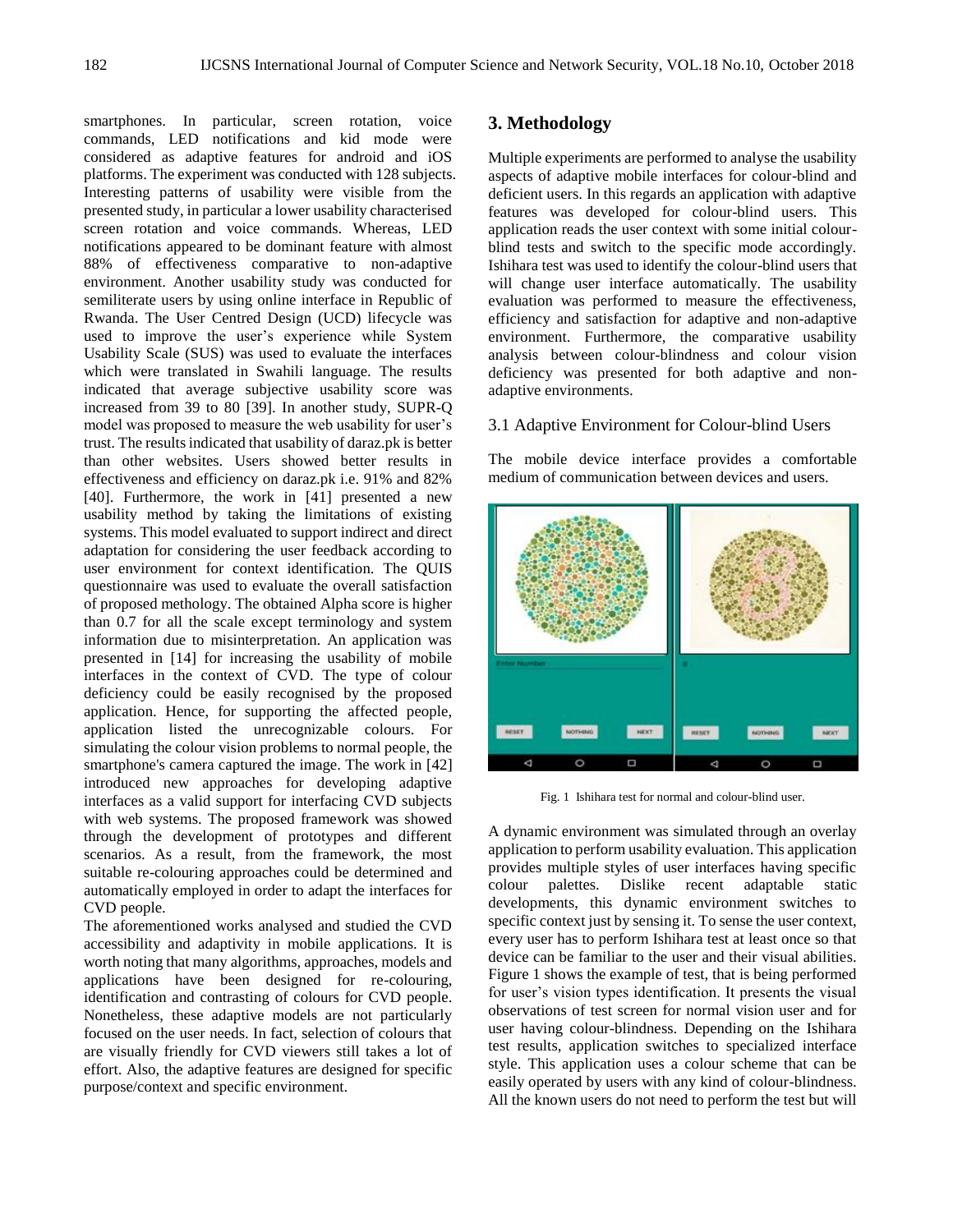be directly logged in to their specific interface style. The figure 2 presents the login screens for normal and colourblind user.



Fig. 2 Login screens for normal and colour-blind user.

## 3.2 Experimentation

The sampling for a usability evaluation needs simple group of users from targeted domain. Here the target domain of user is population of colour-blind and colour vision deficient users. The study preceded experimentation with 30 users. This is a standard and ample sample size for the users from specific geographic locality having specific vision impairments [43]. The sample set includes groups of users having colour- blindness and colour vision deficiency with more than one-year experience of smart phone usage. Thirty members including 23 males and 7 females are chosen on the basis of global ratio of male/female population with colour vision problem. In the experiment, participants were in the range of 18 to 30 years of age. Three tasks were given to users in non-adaptive and adaptive environment. All the participants attended a small training session in which they were briefed about tasks they have to performed. These tasks include playing three different colour based games. These games were selected based on two reasons, first different colour combinations are used in these games and second user needs to identify colours to play in changing combinations. Each task can be attempted maximum three times to successfully stand ground in the game for the allocated time of 5 minutes.



Fig. 3 The interface of color switch game.

Color Switch (Task-1): In this game the player needs to take a jumping ball across multi-colour, rotating, open and closed shapes through matching colour region of the shape. With every new shape the jumping ball changes its colour too. Figure 3 shows some sample combination and shapes used in Color Switch.



Fig. 4 Screen shots of bubble shooter game.

Bubble Shooter (Task-2): In this game, user need to shoot down different coloured hanging and increasing balloons until they touch the bottom of play screen. User has to shoot them only with matching balloon provided in the canon. Figure 4 presents some screen shots of task.



Fig. 5 Screen shots of baby xylophone game.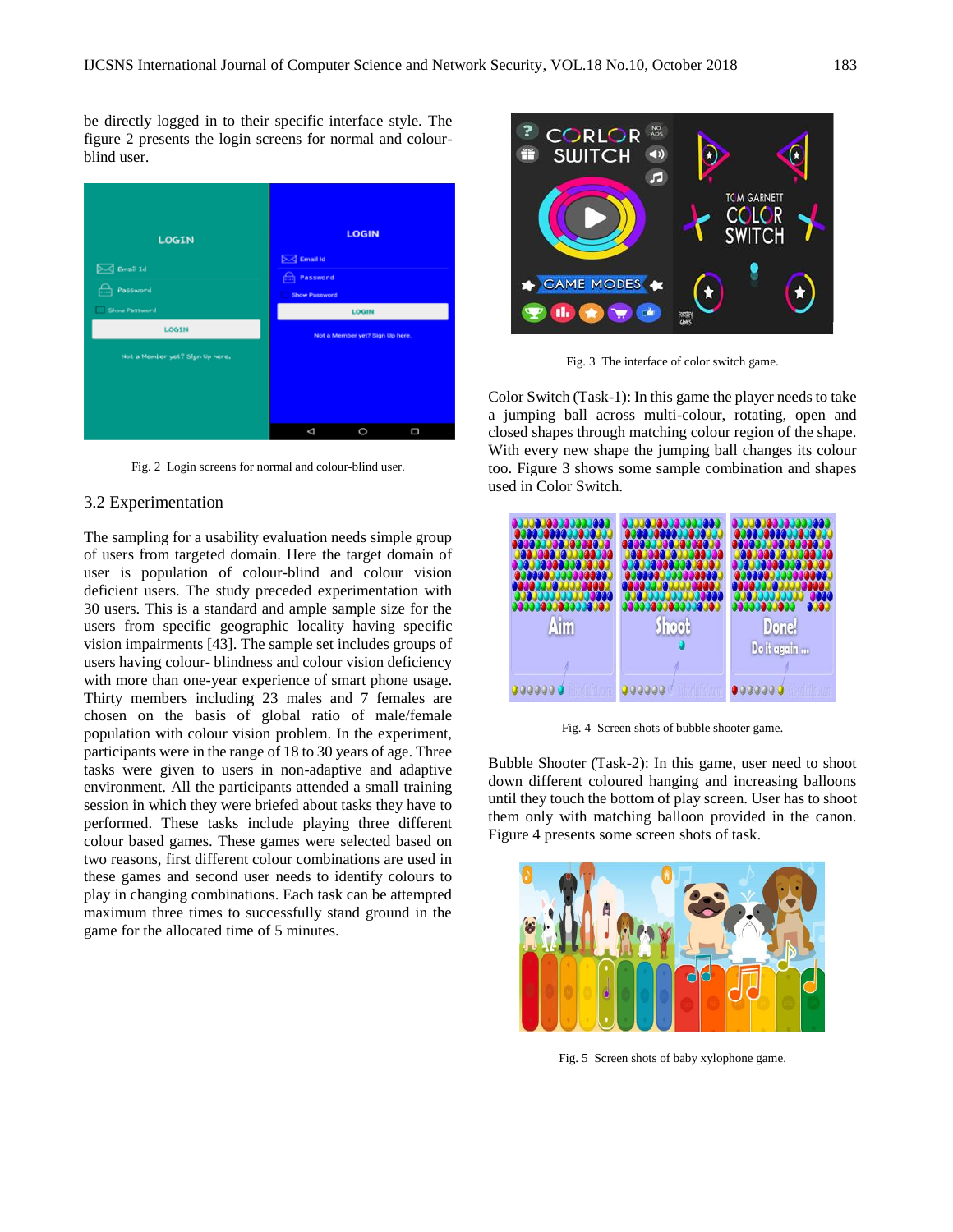Baby Xylophone (Task-3): User has to play two specific tunes using a rainbow coloured Xylophone by hitting the colour music notes appearing on different keys.

#### 3.3 Evaluation of Usability

The usability evaluation is performed according to the ISO 9241-11 standard with the measurement factors of Effectiveness, Efficiency and Satisfaction. These measurements can be calculated as follow [44]:

*Effectiveness* = 
$$
\frac{Total tasks completed}{Total tasks undertaken} \times 100 %
$$

The resources such as time, money or mental efforts that need to be extended to achieve the intended goals are called efficiency and can be measured as:

$$
Time based Efficiency = \frac{\sum_{j=1}^{R} \sum_{i=1}^{N} \frac{n_{ij}}{t_{ij}}}{N \times R}
$$

Where;

N=Number of tasks

R=Number of participants

- nij=Result of task i by user j (completed Task results nij=1 otherwise nij=0)
- tij =Time by user j to complete the task i

In this study, After Scenario Questionnaire (ASQ) is used to measure the satisfaction. ASQ is based on short questionnaire on post task usability evaluation technique. ASQ is easy to understand and also takes less time to evaluate the satisfaction of user. It contains three questions where first question is related to ease in task completion, second question shows the completion time of a task and third question is about satisfaction level against provided support information. Each question is ranked on sevenpoint Likert scale which varies from strongly disagree (0) to strongly agree (6) with equal distance on each point [45].

# **4. Results and Discussion**

In this section the results of effectiveness, efficiency and satisfaction have been calculated for colour-blind and CVD people. The usability has been computed for colourblindness (Protanopia, Deuteranopia, Tritanopia) and colour vision deficiency (Protanomaly, Deuteranomaly, Tritanomaly).

#### 4.1 Effectiveness

The figure 6 shows the comparison of effectiveness between non-adaptive and adaptive environment. The effectiveness of Protanopia, Deuteranopia and Tritanopia for non-adaptive environment is 80%, 60% and 60% respectively.



Fig. 6 Effectiveness of colour-blindness for non-adaptive and adaptive environment.

In adaptive environment the effectiveness is 100%, 80% and 80% respectively. Protanopia has extremely adaptive environment while it is close to good in non-adaptive environment with respect to effectiveness. The result shows that Deuteranopia and Tritanopia has equal effectiveness for non-adaptive and adaptive environment. Overall the results illustrate that effectiveness of adaptive environment is greater than non-adaptive environment.

The effectiveness of colour vision deficiency is elaborated in figure 7 for non-adaptive and adaptive environment. The effectiveness of Protanomaly and Deuteranomaly remained same which is 80% for non-adaptive environment. Likewise, Deuteranomaly shows the equivalent effectiveness for nonadaptive and adaptive environment. Overall the effectiveness of adaptive environment has significant difference than non-adaptive environment. Moreover, the effectiveness for Protanomaly and Tritamomaly in CVD shows the substantial difference (20%) for non-adaptive environment.

The considerable difference has been shown in the results of effectiveness for colour-blind and CVD users in nonadaptive and adaptive mode. The effectiveness is higher in average for all types of colour-blindness in adaptive environment while it varies for CVD. The difference shows between non-adaptive and adaptive mode in CVD for Protanomaly is 20% and for Tritanomaly is 40%. The above results represent that the users of smartphones with colourblindness and colour vision deficiency feel comfortable with adaptive environment.



Fig. 7 Effectiveness of colour vision deficiency for non-adaptive and adaptive environment.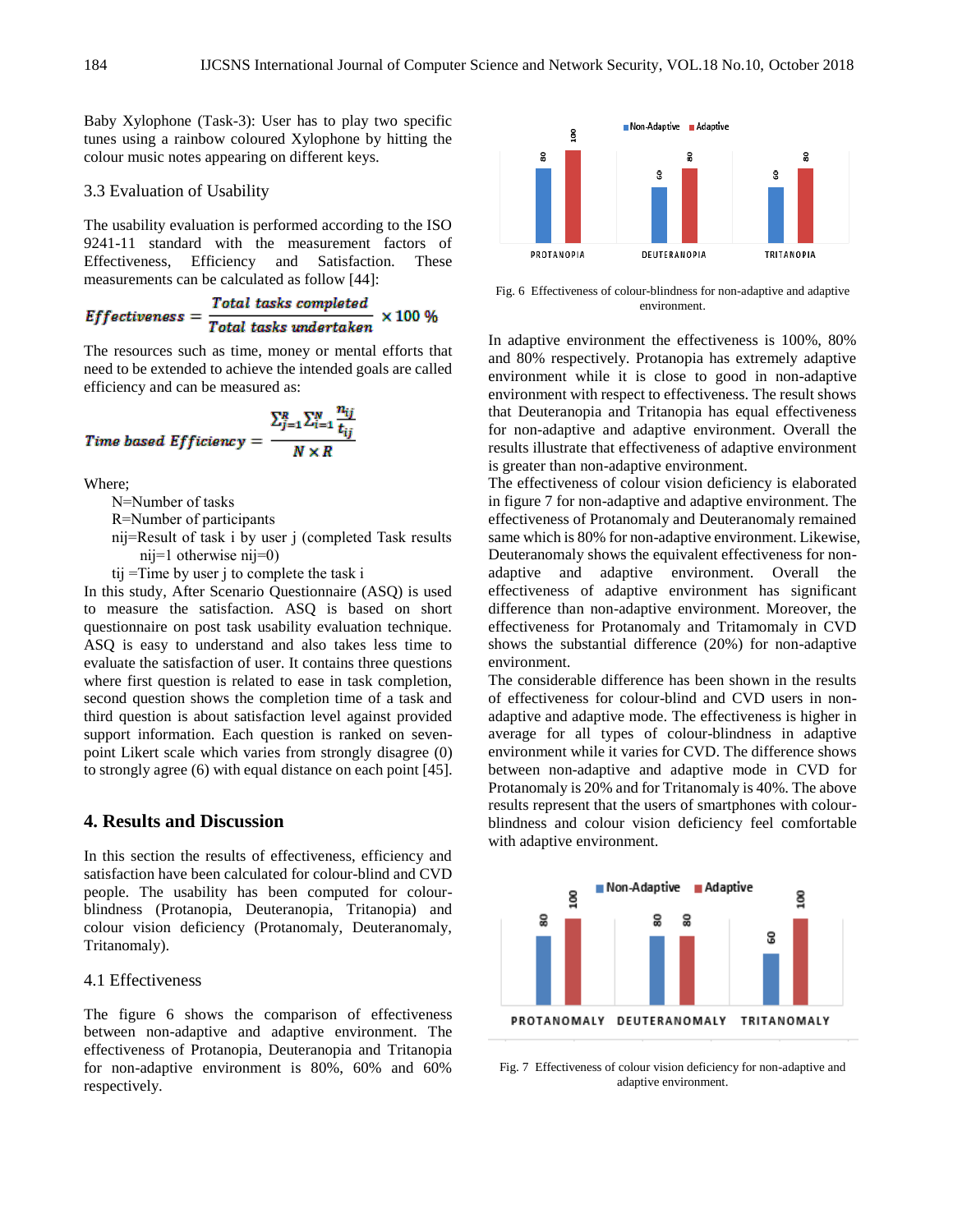#### 4.2 Efficiency

The efficiency of non-adaptive and adaptive modes has been proven in the figure 8 by using N=goals in formula. It also represents the efficiency of colour-blind people for non-adaptive and adaptive environment.



Fig. 8 Efficiency of colour-blindness for non-adaptive and adaptive environment.

It shows that efficiency of adaptive features for Protanopia is higher. It illustrates that the efficiency of Protanopia, Deuteranopia and Tritanopia is lesser in non-adaptive environment (31.2 %, 32.3%, 20.3%). Overall the efficiency of adaptive environment is better than nonadaptive environment.



Fig. 9 Efficiency of colour vision deficiency for non-adaptive and adaptive environment.

The figure 9 denotes the efficiency of colour-vision deficiency for non-adaptive and adaptive environment. The result shows that the efficiency of colour vision deficiencies (Protanomaly, Deuteranomaly, Tritanomaly) is higher for adaptive features. Moreover, highest efficiency is 39.4% for adaptive and lowest is 17.7% for non-adaptive environment in Tritanomaly. The Deuteranomaly CVD type has not much difference between the efficiency of adaptive and non-adaptive mode.

Overall the efficiency shows the impressive results in adaptive environment for colour-blindness and CVD. The difference in efficiency for Protanopia is 9.9% for colourblind people. The highest efficiency for adaptive features is reported 41.1% in protanopia for colour-blindness while 39.4% in tritanomaly for CVD. The efficiency of colourblind and colour-vision deficient users improves when they perform in adaptive environment.

#### 4.3 Satisfaction

The figure 10 shows the usability comparison in terms of user satisfaction for non-adaptive and adaptive environment.



Fig. 10 Satisfaction of colour-blindness for non-adaptive and adaptive environment.

The evaluation has been taken through ASQ for Protanopia, Deuteranopia and Tritanopia to measure the satisfaction level of participants. It illustrates that the satisfaction of Protanopia, Deuteranopia and Tritanopia ranked as 3.7, 4.3 and 4.1 respectively for non-adaptive environment is lesser than adaptive environment. Likewise, the Protanopia users contain minimum satisfaction for non-adaptive (3.7) and adaptive (5.2) environment. The highest satisfaction rate is 5.6 which gained for Tritanopia in adaptive environment.



Fig. 11 Satisfaction of colour vision deficiency for non-adaptive and adaptive environment.

The figure 11 shows the satisfaction of colour vision deficient people for protanomaly, deuteranomaly and tritanomaly. The result clarifies that satisfaction is greater in adaptive environment than non-adaptive environment. The satisfaction level of protanomaly is ranked as 5.9 in adaptive environment which is higher while 5.5 is lower in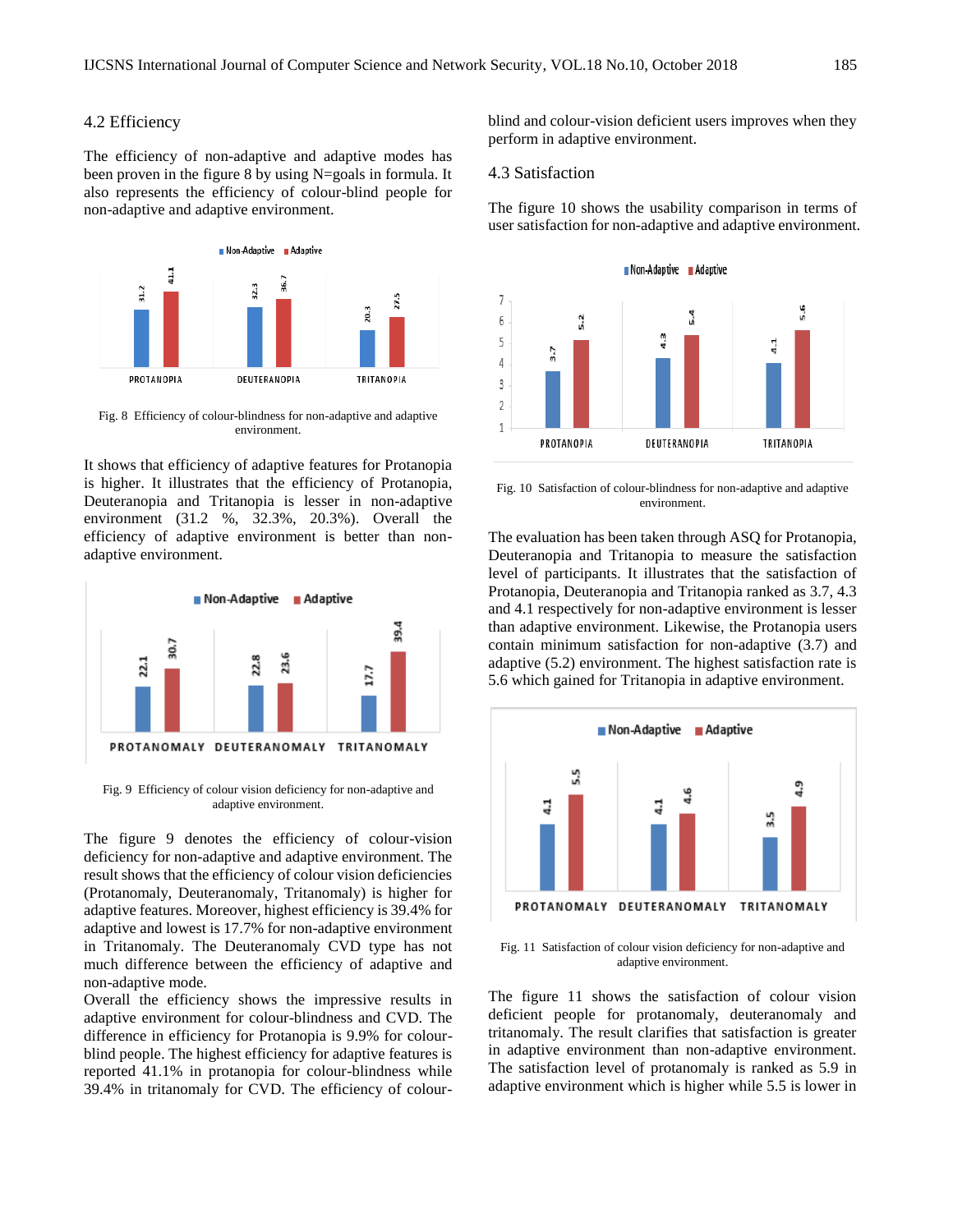protanomaly. Protanomaly and deuteranomaly shows equal satisfaction level (4.1) in non-adaptive mode.

## **5. Increase in Usability by Adaptive Mode**

The results show that adaptive environment has better usability measures than non-adaptive environment. This section calculates the increase percentages of usability measures w.r.t. the non-adaptive environment. It presents comparative result analysis for users with colour-blindness versus users with colour vision deficiencies. The overall results show that the adaptive environment has mix advantageous for the users with colour-blindness and CVD. The increase in effectiveness, efficiency and satisfaction has been calculated by using following formulas.

Overall the satisfaction level of adaptive environment is much better than non-adaptive environment for colourblindness and CVD. The difference is ranked same as 1.5 between satisfaction level of protanopia and tritanopia. Identically, the usability satisfaction for colour vision deficient users shows highest limit (4.9) for adaptive environment while lowest limit (3.5) for non-adaptive environment in tritanomaly. Furthermore, the result elaborates the feeling, comfortability and usability of participants during the experimentation in adaptive environment.

| Increase in Efficiency    | Efficiency | Efficiency                                                                                           | Efficiency |
|---------------------------|------------|------------------------------------------------------------------------------------------------------|------------|
| Intrease in Efficiency    | =          | $\frac{Efficiency_{(Non-Adaptive)}}{Efficiency_{(Non-Adaptive)}}$ \n                                 | 100        |
| Intrease in Satisfaction  | =          | $\frac{Satisfaction_{(Adaptive)} - Satisfaction_{(Non-Adaptive)}}{Satisfaction_{(Non-Adaptive)}}$ \n | 100        |
| Intrease in Effectiveness | =          | $\frac{Effectiveness_{(Non-Adaptive)}}{Effectiveness_{(Non-Adaptive)}}$ \n                           | 100        |

The figure 12 shows the capable view and increase in effectiveness. It presents the effective comparison to identify the effectiveness between colour-blind and colour vision deficient mobile users.



**INCREASE IN EFFECTIVENESS** 

Fig. 12 Increase in effectiveness of colour-blindness and colour vision deficiency.

The vital difference recognises in Tritanopia and Tritanomaly for colour-blind and CVD users. It shows that colour-blind (Deuteranopia) people has 33.33% increase in effectiveness while there is no increase in effectiveness for colour vision deficient (Deuteranomaly). Furthermore, the equal increase in effectiveness is noticed for (Protanopia) colour-blindness and (Protanomaly) CVD.



Fig. 13 Increase in efficiency of colour-blindness and colour vision deficiency.

The excellent efficiency is shown in figure 13 for mobile users in adaptive environment of Tritanomaly. It elaborates that Protanomaly has 38.91% efficiency while Deuteranomaly has minimum efficiency for CVD. It expresses the highest efficiency of colour-blind users in Tritanopia is 35.46%. Likewise, Protanopia has efficiency 31.73% while Deuteranopia has lower efficiency for colourblind users. Moreover, major difference appears in Tritanopia and Tritanomaly for colour-blind and CVD users. The comparison between colour-blind and CVD people gives the expression of enhancement in efficiency of mobile users.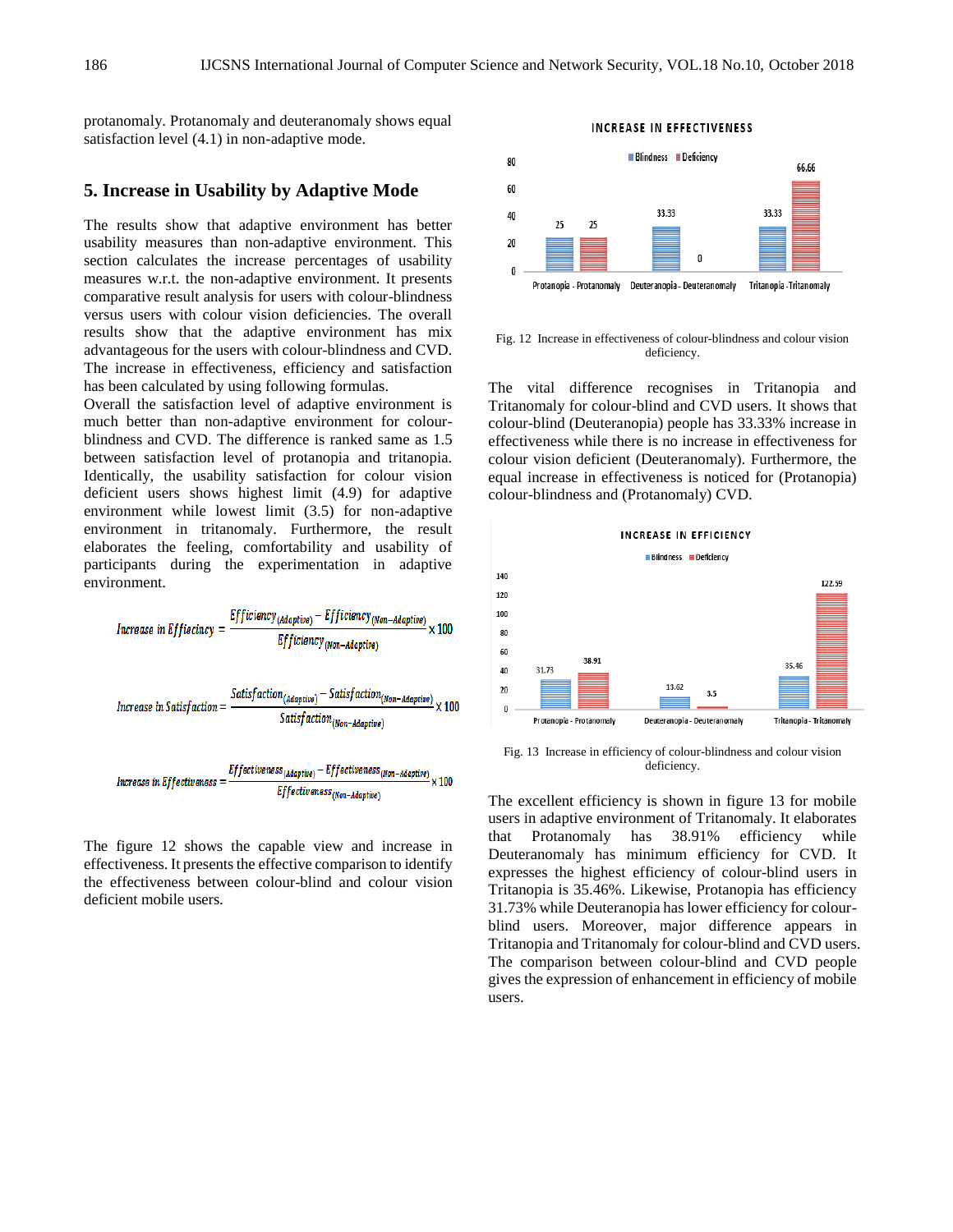

Fig. 14 Increase in efficiency of colour-blindness and colour vision deficiency.

The figure 14 shows comparison of satisfaction between colour-blindness and colour vision deficiency for mobile users. The result interprets the percentage of satisfaction for Protanopia (40.54%) and 34.14% for Protanomaly. The substantial difference is shown between the satisfaction of Deuteranopia and Deuteranomaly. Moreover, the users are significantly satisfied for Protanopia in colour-blindness and Tritanomaly in CVD.

# **6. Conclusion**

Mere availability of information and communication technologies (ICT) not means accessibility. Many ICT services pose an accessibility barrier for those who have minor vision deficiency. If interfaces are carefully designed by keeping in view user limitations and their context, then it will raise their satisfaction level as observed in experiments. The paper presents a novel approach in which the behaviour of users is not altered according to the smart phone application rather the application changes its behaviour according to user environment through adaptive interface. The results showed a significant improvement in task completion rate (effectiveness) which is increased 40% in case of Tritanomaly users in CVD, furthermore their efficiency also increased up to 22%. The satisfaction rate of colour-blind users in adaptive interfaces were higher especially in case of Protanopia and Tritanopia which was also evident by their performance. It is pertinent to mention here that in case of Deuteranomaly in CVD the effectiveness and efficiency of users in adaptive environment was not much improved if compared to other types of colour deficiency but overall satisfaction on adaptive interfaces proved them preferred choice. The figure 13, shows that increase in efficiency in case of Tritanomaly in CVD was twofold while in case of Protanomaly it was up to 40%. The adaptive interfaces provided seamless integration in which the user felt more confident and less scared. In future, the work expanding this study by defining the ontology of user classes and their context to design more personalized user interfaces.

#### **Acknowledgement**

This research received no specific grant from any funding agency in the public, commercial, or not-for-profit sectors.

#### **References**

- [1] C. Lau, N. Perdu, C. E. Rodr, and S. Sabine, "An Interactive App for Color Deficient Viewers," Proc. of SPIE-IS&T / Vol. 9395, pp. 1–9, 2015.
- [2] T. Ohkubo and K. Kobayashi, "A color compensation vision system for color-blind people," Proc. SICE Annu. Conf., pp. 1286–1289, 2008.
- [3] S. Poret, R. D. Dony, and S. Gregori, "Image processing for colour blindness correction," IEEE Toronto International Conference-Science and Technology for Humanity, pp. 539– 544, 2009.
- [4] I. P. Oliveira, R. Souza, F. Junior, L. Sales, and F. Ferraz, "A Vision of Traffic Lights for Color-Blind People," The Fourth International Conference on Smart Systems, Devices and Technologies (SMART), Brazil, pp. 34–36, 2015.
- [5] R. Harwahyu, A. S. Manaf, B. S. Ananto, B. A. Wicaksana, and R. F. Sari, "Implementation of color-blind aid system," J. Comput. Sci., vol. 9, no. 6, pp. 794–810, 2013.
- [6] B. S. Ananto, R. F. Sari, and R. Harwahyu, "Color transformation for color blind compensation on augmented reality system," International Conference on User Science and Engineering, i-USEr, pp. 129–134, 2011.
- [7] R. Ranjani, "Removal of Color Blindness Using Image Segmentation," Int. J. Adv. Res. Comput. Sci. Softw. Eng., vol. Volume 5, no. Issue 3, 2015.
- [8] J. Bin Huang, C. S. Chen, T. C. Jen, and S. J. Wang, "Image recolorization for the colorblind," ICASSP, IEEE International Conference on Acoustics, Speech and Signal Processing - Proceedings, pp. 1161–1164, 2009.
- [9] L. Jefferson and R. Harvey, "An interface to support color blind computer users," Proc. SIGCHI Conf. Hum. factors Comput. Syst. - CHI '07, p. 1535, 2007.
- [10] J. Manhas and A. Sarwar, "A Case Study of Color Combination Issues in Various Websites," Int. J. Comput. Appl., vol. 48, no. 25, pp. 15–17, 2012.
- [11] S. H. Chua, H. Zhang, and M. Hammad, "ColorBless: Augmenting Visual Information for Colorblind People with Binocular Luster Effect," ACM Trans. vol. 21, no. 6, pp. 1– 20, 2015.
- [12] G. Jindal and M. Jain, "A Comparative Study of Mobile Phone's Operating Systems," Int. J. Comput. Appl. Inf. Technol. I, Issue III, vol. 1, no. 3, pp. 2278–7720, 2012.
- [13] M. W. Iqbal and N. Ahmad, "Adaptive Interface for Color-Blind People in Mobile-Phones," International Conference on Advancements in Computational Sciences (ICACS), IEEE, pp. 1-8, 2018.
- [14] S. Schmitt, S. Stein, F. Hampe, and D. Paulus, "Mobile services supporting color vision deficiency," in Proceedings of the International Conference on Optimisation of Electrical and Electronic Equipment, OPTIM, pp. 1413–1420, 2012.
- [15] G. Fahrul Muttaqin and I. S. Suwandi, "Simulation system of color blind glasses by image processing," Proc. Int. Conf. Electr. Eng. Informatics, ICEEI, 2011.
- [16] T. Lavie and J. Meyer, "Benefits and costs of adaptive user interfaces," Int. J. Hum. Comput. Stud., vol. 68, no. 8, pp. 508–524, 2010.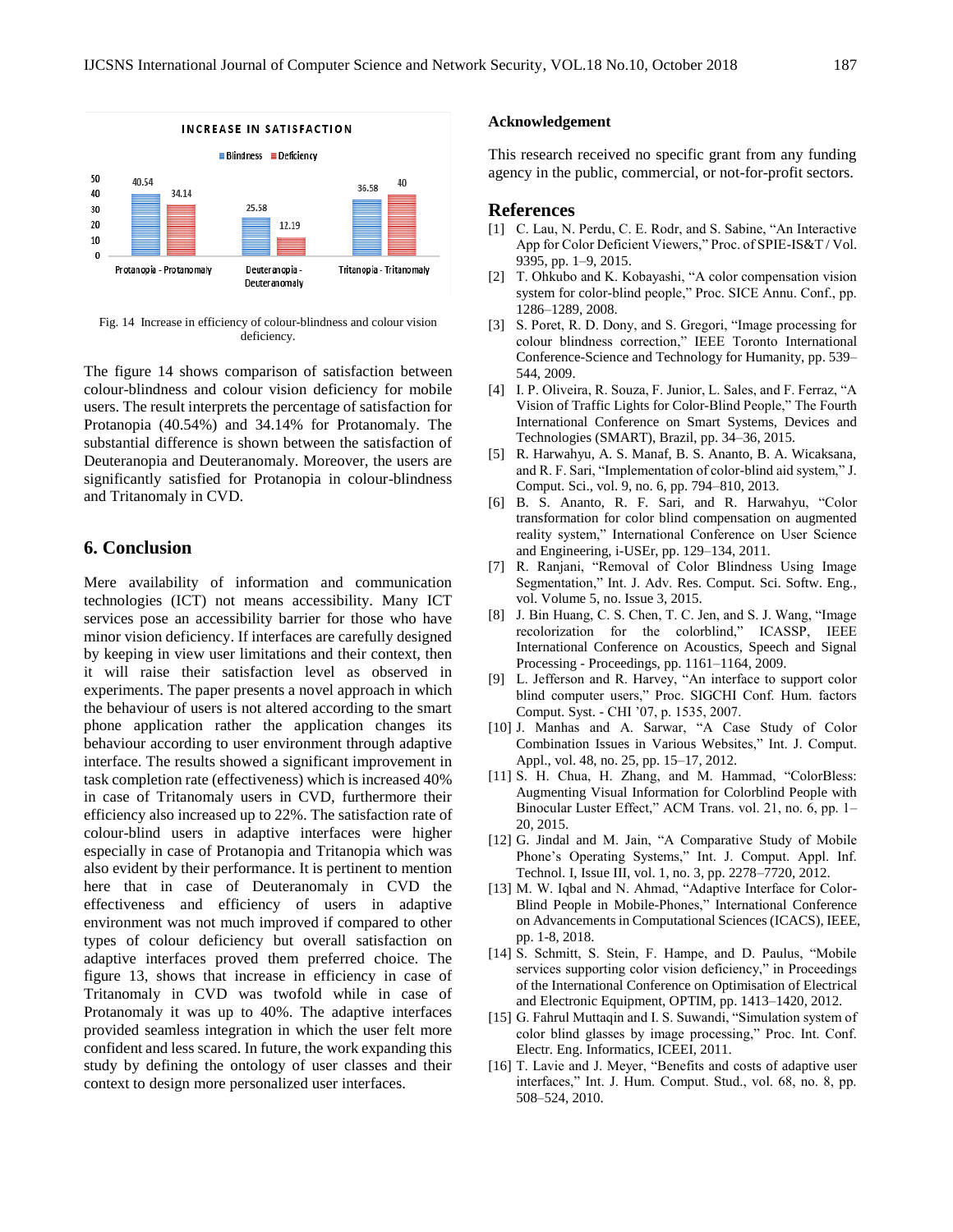- [17] P. A. Akiki, A. K. Bandara, and Y. Yu, "Adaptive Model-Driven User Interface Development Systems," ACM Comput. Surv., vol. 47, no. 1, pp. 1–33, 2014.
- [18] L. Miller, "Modeling error-based adaptive user interfaces," 25th Int. Conf. Comput. Their Appl, CATA, pp. 101–106, 2010.
- [19] M. Dostál and Z. Eichler, "Fine-grained adaptive user interface for personalization of a word processor: Principles and a preliminary study," in Communications in Computer and Information Science, vol. 173, PART 1, pp. 496–500, 2011.
- [20] J. L. Wesson et al., "Can Adaptive Interfaces Improve the Usability of Mobile Applications," Human-Computer Interaction. Springer, Berlin, Heidelberg, 2010.
- [21] N. Ahmad, M. W. Boota, and A. H. Masoom, "Smart Phone Application Evaluation with Usability Testing Approach," J. Softw. Eng. Appl., vol. 07, no. 12, p. 1045, 2014.
- [22] L. Anthony, Q. Brown, J. Nias, B. Tate, and S. Mohan, "Interaction and recognition challenges in interpreting children's touch and gesture input on mobile devices," in Proceedings of the ACM international conference on Interactive tabletops and surfaces - ITS '12, p. 225, 2012.
- [23] A. Byrne and D. R. Hilbert, "How do things look to the colorblind," Color Ontol. Color Sci., vol. 5, pp. 1–40, 2010.
- [24] B. Jenny and N. V. Kelso, "Designing maps for the colourvision impaired," Bull. Soc. Cartogr., vol. 40, no. 1–2, pp. 9– 12, 2006.
- [25] V. C. Smith and J. Pokorny, "Color Blindness," Med. Heal. Annu. 1986, vol. 2003.
- [26] J. Lee and W. P. dos Santos, "An Adaptative Fuzzy-Based System to Evaluate Color Blindness," Proc. IWSSIP-17th Int. Conf. Syst. Signals Image Process., 2010.
- [27] V. A. Kovalev, "Towards image retrieval for eight percent of color-blind men," in Proceedings - International Conference on Pattern Recognition, vol. 2, pp. 943–946, 2004.
- [28] G. M. MacHado, M. M. Oliveira, and L. A. F. Fernandes, "A physiologically-based model for simulation of color vision deficiency," in IEEE Transactions on Visualization and Computer Graphics, vol. 15, no. 6, pp. 1291–1298, 2009.
- [29] D. R. Flatla and C. Gutwin, "Improving calibration time and accuracy for situation-specific models of color differentiation," The proceedings of the 13th international ACM SIGACCESS conference on Computers and accessibility, p. 195, 2011.
- [30] P. Melillo et al., "Wearable Improved Vision System for Color Vision Deficiency Correction," IEEE J. Transl. Eng. Heal. Med., vol. 5, 2017.
- [31] Editor, "Colour Blind Awareness," Colour Blind Awarebess, 2017. [Online]. Available: http://www.colourblindawareness.org/.
- [32] J. Y. Jeong, H. J. Kim, T. S. Wang, Y. J. Yoon, and S. J. Ko, "An efficient re-coloring method with information preserving for the color-blind," IEEE Trans. Consum. Electron., vol. 57, no. 4, pp. 1953–1960, 2011.
- [33] D. R. Flatla and C. Gutwin, "Situation-Specific Models of Color Differentiation," ACM Trans. Access. Comput., vol. 4, no. 3, pp. 1–44, 2012.
- [34] C. R. Huang, K. C. Chiu, and C. S. Chen, "Temporal color consistency-based video reproduction for dichromats," IEEE Trans. Multimed., vol. 13, no. 5, pp. 950–960, 2011.
- [35] P. Biswas and P. Robinson, "Evaluating interface layout for visually impaired and mobility-impaired users through simulation," Univers. Access Inf. Soc., vol. 12, no. 1, pp. 55– 72, 2013.
- [36] L. F. Barrera, A. Carrillo-Ramos, L. Florez-Valencia, J. Pavlich-Mariscal, and N. A. Mejia-Molina, "Integrating adaptation and HCI concepts to support usability in user interfaces: A rule-based approach," WEBIST 2014 - Proc. 10th Int. Conf. Web Inf. Syst. Technol., vol. 2, pp. 82–90, 2014.
- [37] N. Ahmad, U. Shoaib, and P. Prinetto, "Usability of Online Assistance From Semiliterate Users' Perspective," Int. J. Hum. Comput. Interact., vol. 31, no. 1, pp. 55–64, 2015.
- [38] M. W. Iqbal, N. Ahmad, and S. K. Shahzad, "Usability evaluation of adaptive features in smartphones," in Procedia Computer Science, vol. 112, pp. 2185–2194, 2017.
- [39] S. D. I. Dottorato and N. Ahmad, "Tesi di Dottorato People Centered HMI ' s for Deaf and Functionally Illiterate Users," Phd dissertation, 2014.
- [40] R. Shehzad and N. Ahmad, "Web Usability and User Trust on E-commerce Websites in Pakistan," Int. J. Adv. Computer Science and Applications (IJACSA), vol. 8, no. 12, 2017.
- [41] J. Hussain et al., "Model-based adaptive user interface based on context and user experience evaluation," J. Multimodal User Interfaces, vol. 12, no. 1, pp. 1–16, 2018.
- [42] R. J. de Araújo, J. C. Dos Reis, and R. Bonacin, "Ontologybased adaptive interfaces for colorblind users," in Lecture Notes in Computer Science (including subseries Lecture Notes in Artificial Intelligence and Lecture Notes in Bioinformatics), vol. 9737, pp. 27–37, 2016.
- [43] J. Lazar, J. H. J. Feng, and H. Hochheiser, Research methods in human-computer interaction. 2010.
- [44] N. BEVAN, "International standards for HCI and usability," Int. J. Hum. Comput. Stud., vol. 55, no. 4, pp. 533–552, 2001.
- [45] J. R. Lewis, "Usability Testing," Handbook of Human Factors Testing and Evaluation. pp. 1275–1316, 2006.



**Muhammad Waseem Iqbal** is an Incharge BS(SE) program and Assistant Professor in the department of CS & IT at the Superior College (University Campus) Lahore, Pakistan. He is Phd Scholar and working in the areas of adaptive user interfaces for mobile devices.



**Nadeem Ahmad** is the Chairman of CS & IT department in The Superior College (University Campus) Lahore, Pakistan. He has completed his Dual PhD from Politecnico di Torino (Italy) and University of Potsdam (Germany). He is working in the areas of Human Machine Interfaces for Deaf and Low-literacy users. His research work mainly focuses on natural user interfaces,

social computing, usability barriers for low-literacy users, localization, accessibility and visual design.